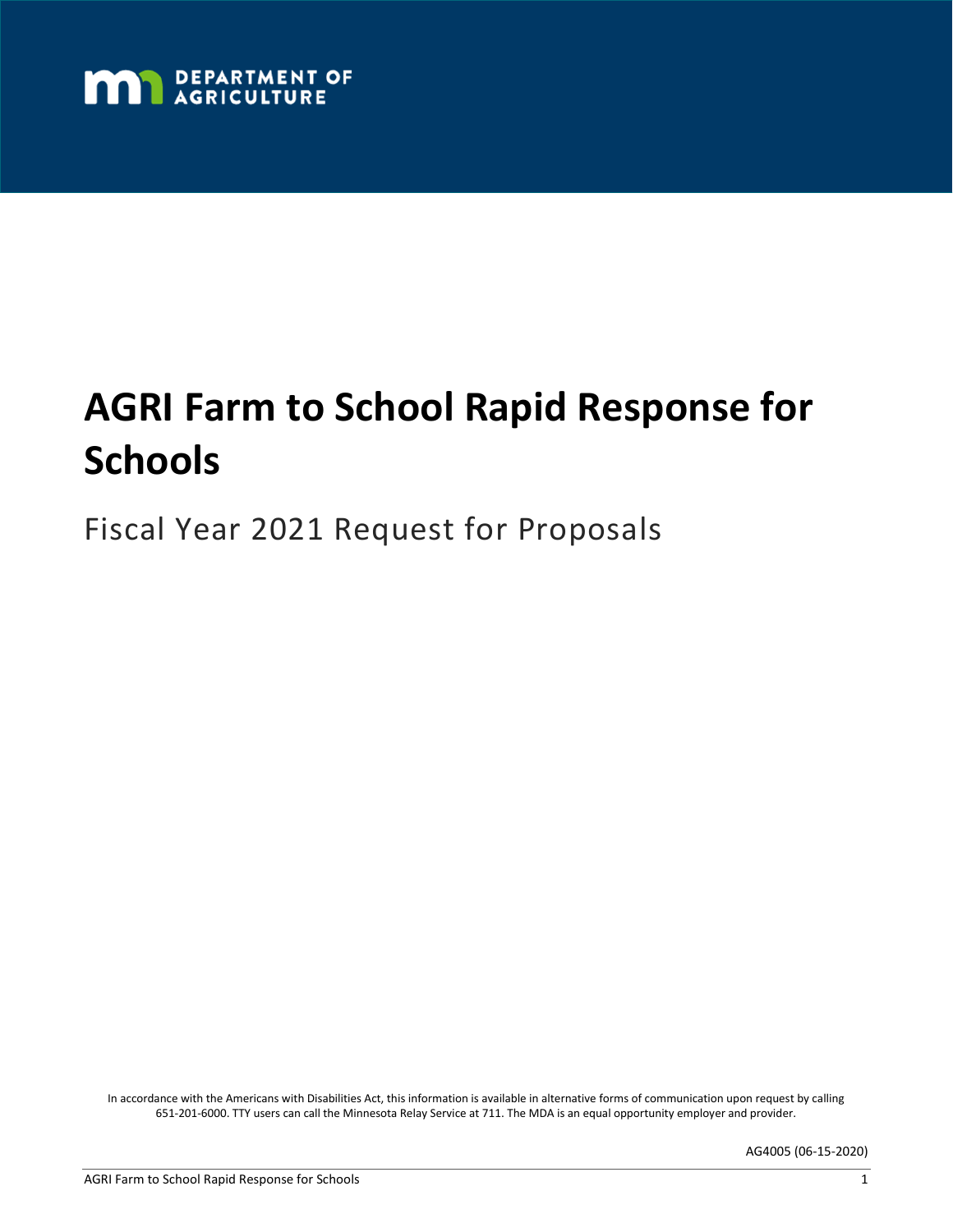# **Table of Contents**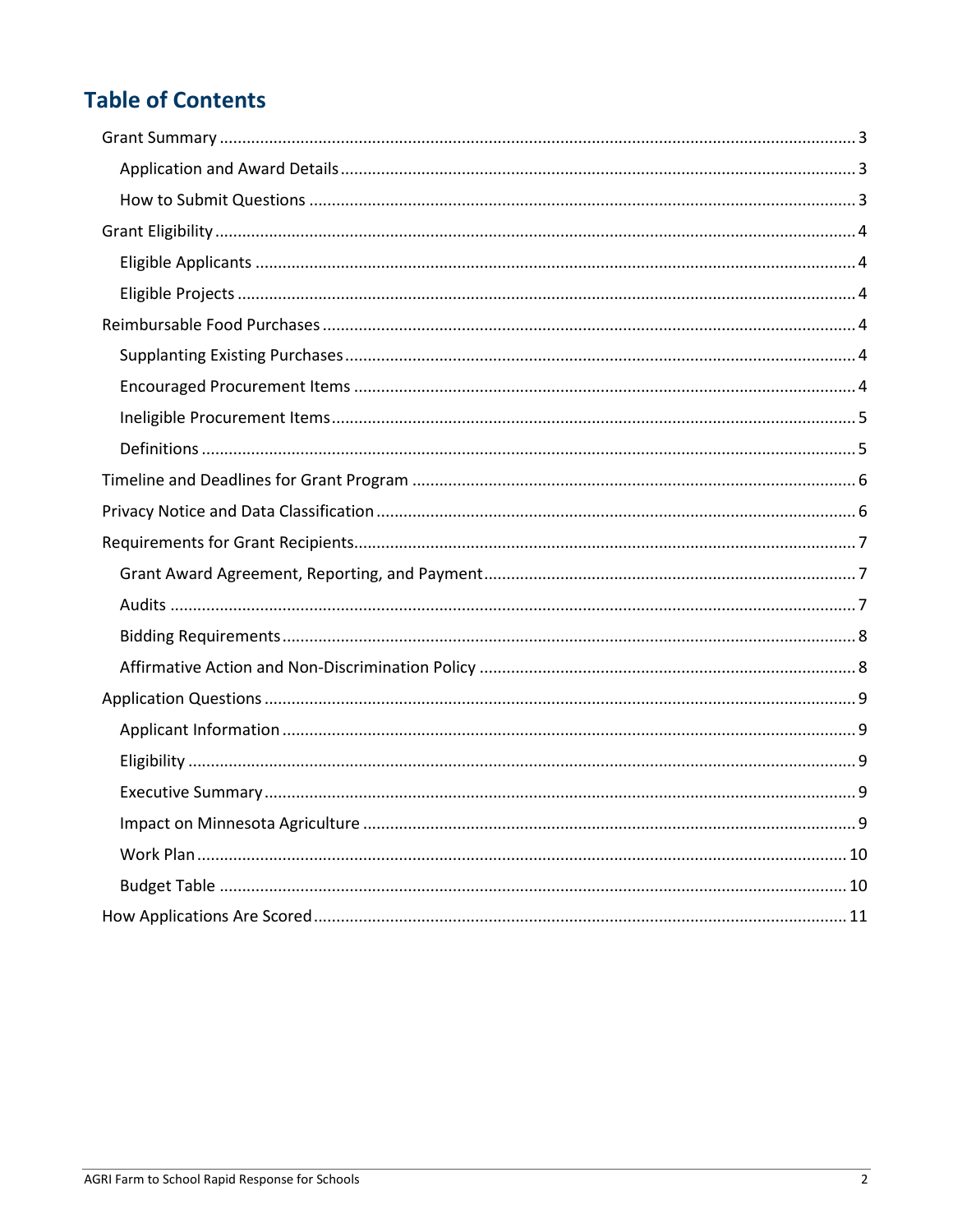### <span id="page-2-1"></span><span id="page-2-0"></span>**Application and Award Details**

The Minnesota Department of Agriculture (MDA) anticipates awarding grant funds to school districts and vendors to build their Farm to School capacity. Funding for the programs is available through the [Agricultural Growth, Research and Innovation \(AGRI\) Program](https://www.mda.state.mn.us/grants/agri) (Minnesota Statute 41A.12). A total of \$124,000 is available to be awarded between two (AGRI) Farm to School Mini-Grant opportunities. Eligible applicants may apply for \$1,000 to \$5,000 in grant funding. There is no set dollar amount for each grant. The MDA intends to strike a balance between the two grant opportunities based on strength of applicants.

The two Rapid Response funding opportunities for Farm to School are the following:

- 1. **School Districts, Food Service Management Companies** Grants are intended for school districts to begin, diversify, and expand purchasing from Minnesota producers during the COVID-19 pandemic, primarily during the summer. School districts may apply for \$1,000 to \$5,000 and there is no match required. Applicants are asked to not request more funding than they think they can actually spend within the grant period. Food Service Management Companies may also apply, but the value of the grant must be credited to the school. School districts requesting funding should apply through this Request for Proposals. Food service management companies may apply for either grant.
- 2. **Food Producers, Restaurants, Processors, Food Hubs, Distributors, Food Service Management Companies** – Grants are intended to support equipment purchases for food vendors that will help them to meet the product needs of schools. Food producers (farmers, ranchers, agricultural cooperatives), restaurants, processors, food hubs, food distributors, and food service management companies are eligible to apply. The program aims to improve market access for local food vendors interested in selling to schools in Minnesota. These entities should apply for funding through the [Grant for Vendors](http://www.mda.state.mn.us/f2srapidresponsevendors) (www.mda.state.mn.us/f2srapidresponsevendors).

Applications must be submitted through our online system, accessible through links on the respective grant pages.

The MDA is not responsible for any technical or logistical problems resulting in the MDA not receiving the application on time. It is the responsibility of the applicant to ensure that submission is received by the MDA before the deadline. If you are experiencing technical difficulties, please reach out for assistance.

### <span id="page-2-2"></span>**How to Submit Questions**

Direct questions about the grant program, completing the application, or additional accommodations to:

Lisa Sawyer [Lisa.Sawyer@state.mn.us](mailto:Lisa.Sawyer@state.mn.us) Minnesota Department of Agriculture 625 Robert St N St. Paul, MN 55155-2538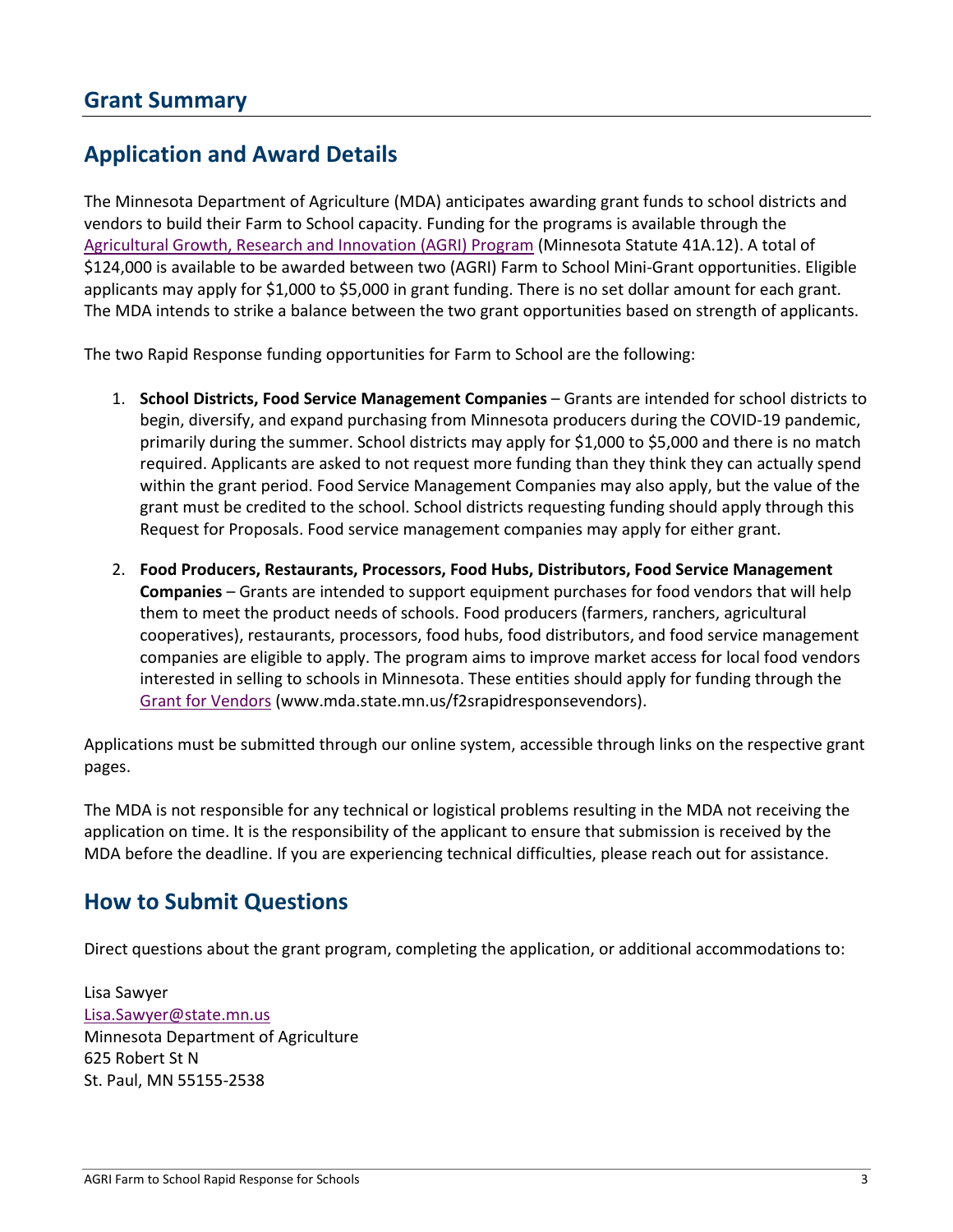## <span id="page-3-0"></span>**Grant Eligibility**

### <span id="page-3-1"></span>**Eligible Applicants**

Schools or school districts (public or private), and food service companies they contract with, that:

- 1. participate in the National School Lunch Program (NSLP) AND
- 2. serve food to K-12 students

are eligible to apply.

School districts serving sovereign nations are encouraged to apply.

# <span id="page-3-2"></span>**Eligible Projects**

Funds must be used to begin, diversify, or increase purchases directly from Minnesota producers or from Minnesota producers via distributors and food hubs. Examples of eligible purchases include:

- Beginning: purchasing Minnesota apples for the first time to include in grab-and-go meals or home deliveries
- Diversifying: adding new or additional Minnesota farmers or introducing a new product to your local sourcing
- Increasing: increasing the dollar value of a Minnesota product to use in school meals

Grant funds can only be used to cover expenses incurred after July 1, 2020 or the execution date of the grant contract, whichever is later; all funds must be spent by December 31, 2020.

### <span id="page-3-3"></span>**Reimbursable Food Purchases**

### <span id="page-3-4"></span>**Supplanting Existing Purchases**

The AGRI Farm to School Rapid Response Grant is intended to enable Minnesota schools to start, diversify, or increase their local purchasing of Minnesota grown and raised foods. Applicants must document how the grant funds will enable these purchases.

### <span id="page-3-5"></span>**Encouraged Procurement Items**

Applicants are encouraged to consider a wide range of Minnesota food and agricultural products for procurement under this grant. Priority will be placed on reimbursements for those products that are unprocessed or minimally-processed and retain their inherent character. The MDA will use the definition for "unprocessed locally grown or locally raised agricultural products" as outlined by the federal government in support of th[e geographic preference procurement process.](https://www.fns.usda.gov/school-meals/fr-042211)

Eligible procurement items may include but are not limited to including: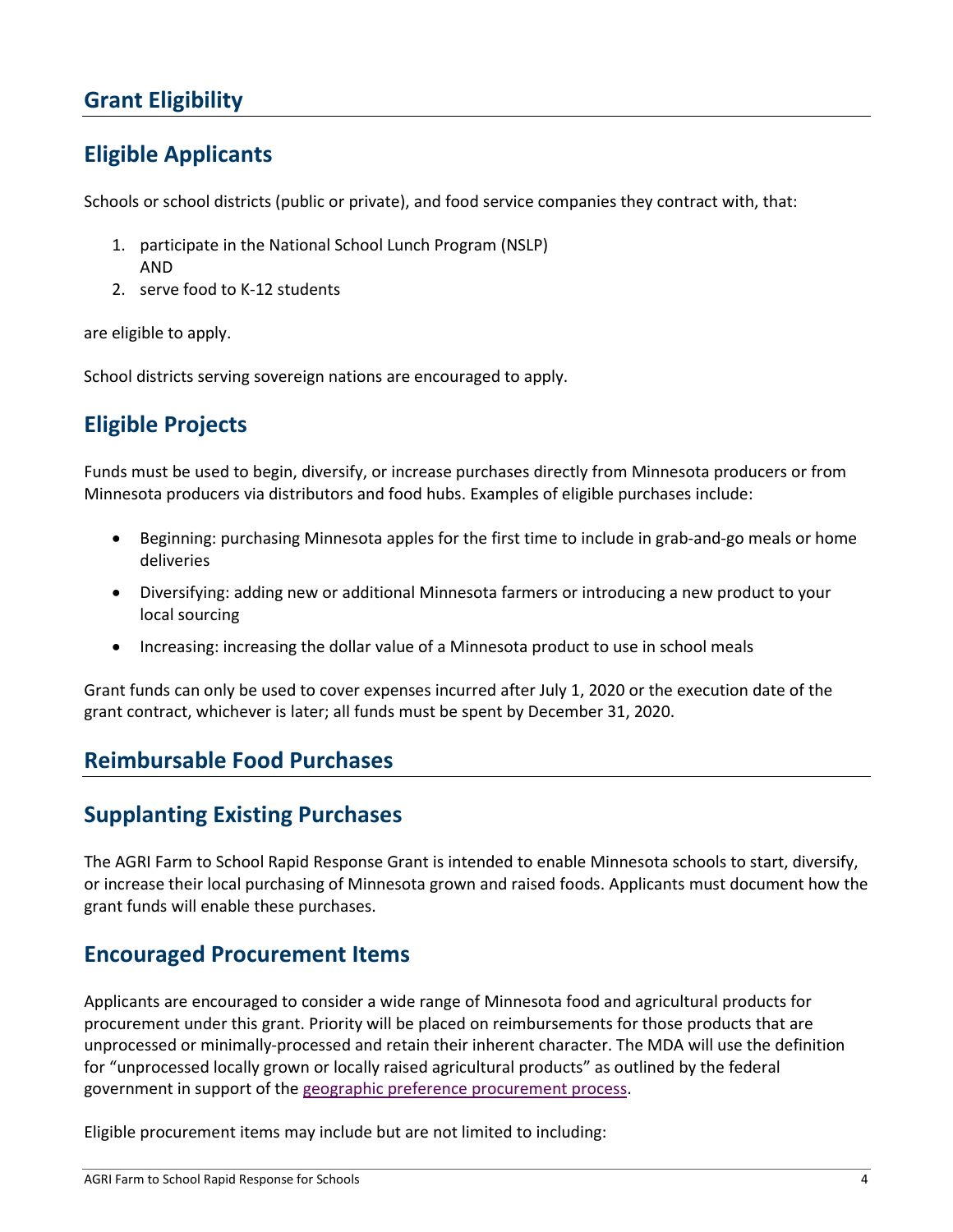- Fruits
- Vegetables
- Meats, Fish, Poultry
- Dairy
- Eggs
- Grains

Schools are encouraged to source directly from Emerging Farmers, or work with distributors, restaurants, and food hubs that source from Emerging Farmers.

### <span id="page-4-0"></span>**Ineligible Procurement Items**

The following items are not eligible for reimbursement under this grant:

- Fluid milk
- Produce grown in school gardens
- Food procured through the USDA DoD Fresh Fruit and Vegetable Program
- Processed food products whose production technique is outside the scope of the food handling and preservation techniques outlined below
- Equipment, cooking supplies, and other non-food kitchen materials
- Staff-time for procurement, other food preparation, and related Farm to School planning
- Marketing and promotional items associated with Farm to School meals and events

# <span id="page-4-1"></span>**Definitions**

#### **Minnesota Grown or Raised**

Food is defined as Minnesota grown or raised if at least 80% of the product was produced and processed in Minnesota.

#### **Local**

For this grant, local means grown or raised in the State of Minnesota.

#### **Unprocessed or Minimally-processed**

The following processing methods are allowable: cooling; refrigerating; freezing; size adjustment made by peeling, slicing, dicing, cutting, chopping, shucking, and grinding; forming ground products into patties without any additives or fillers; drying/dehydration; washing; packaging (such as placing eggs in cartons), vacuum packing and bagging (such as placing vegetables in bags or combining two or more types of vegetables or fruits in a single package); the addition of ascorbic acid or other preservatives to prevent oxidation of produce; butchering livestock and poultry; and cleaning fish.

#### **Emerging Farmer**

The term Emerging Farmer encompasses several historically underserved communities including women, veterans, persons with disabilities, Native American/Alaskan Native, communities of color, young and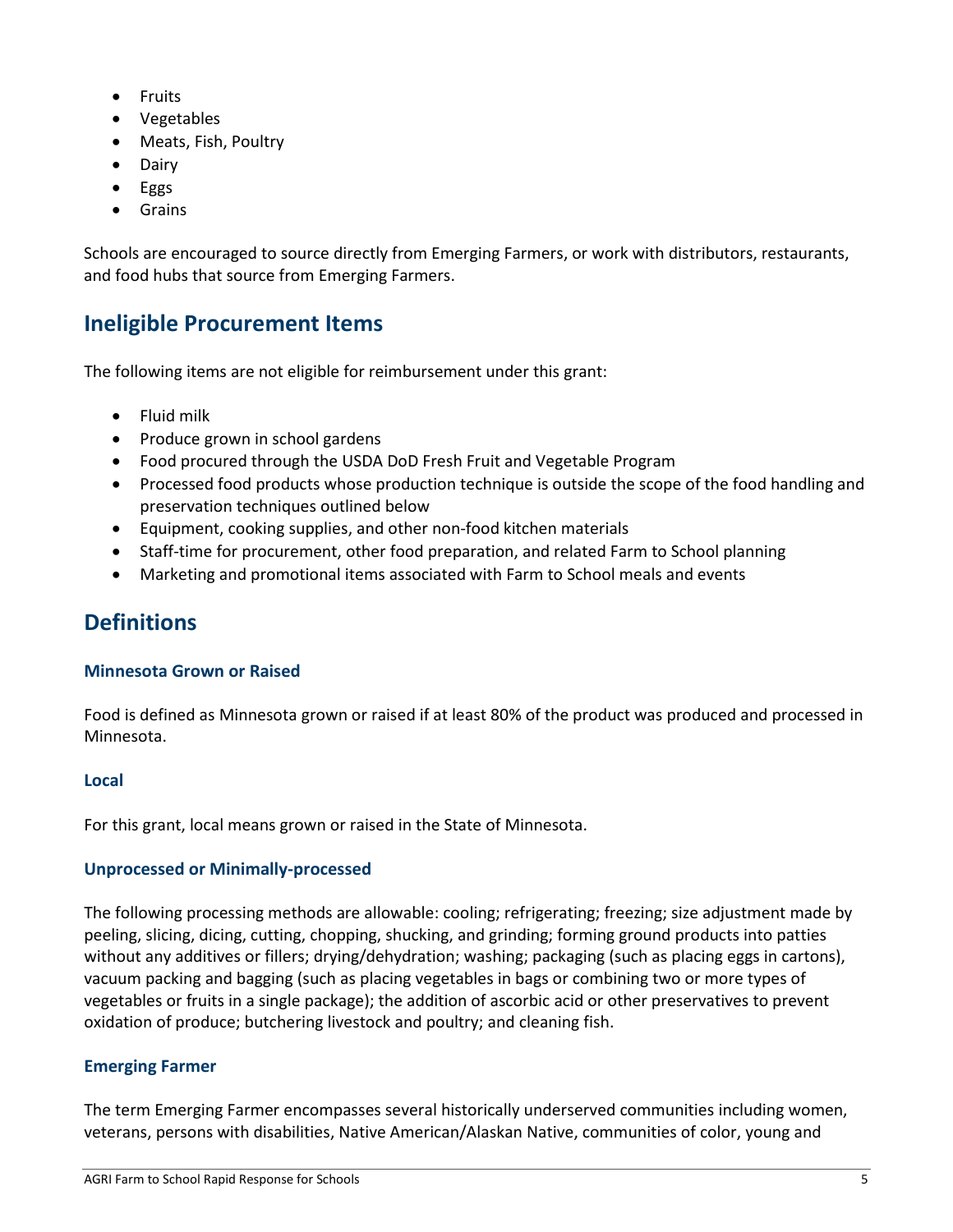beginning farmers, and LGBTQ+ farmers. For more on Emerging Farmers, see the [Emerging Farmers Report](https://www.leg.state.mn.us/docs/2020/mandated/200237.pdf) from the MDA.

# <span id="page-5-0"></span>**Timeline and Deadlines for Grant Program**

Applications will be accepted until August 12, 2020 or until all funds are awarded, whichever comes first. Applications will be reviewed and awarded on a biweekly basis during the application period, prioritizing applications intending to work with emerging farmers. To meaningfully ensure funds are available to emerging farmers, the review committee may put some applications on waitlist. Notification of final application status may take two to ten weeks. Availability of funds will be updated biweekly on our website.

Incomplete applications will not be considered; applications will not be added to the funding queue until the entire application is complete. We will not consider late applications. Applications must be submitted through our [online application system.](https://www.grantinterface.com/Home/Logon?urlkey=statemn)

The MDA is not responsible for any technical or logistical problems resulting in the MDA not receiving the application on time. It is the responsibility of the applicant to ensure that submission is received by the MDA before the deadline. If you are experiencing technical difficulties, please reach out for assistance.

After applications are received and reviewed, a grant contract will be drafted between the State of Minnesota and the eligible organization. Grant funds can only be used to cover expenses incurred after July 1, 2020, or the execution date of the grant contract, whichever is later. Any funds spent prior to the execution of the grant contract are not eligible for reimbursement. Projects must be completed by December 31, 2020.

# <span id="page-5-1"></span>**Privacy Notice and Data Classification**

The information provided by an applicant will be used to assess the applicant's eligibility to receive a grant under the AGRI Program. The decision to apply for this grant is voluntary, and applicants are not legally required to provide any of the requested information. Applicants may decline to complete this application without any legal consequence. However, only completed applications will be considered for a grant; incomplete applications will not be considered.

Data provided in this application is initially classified by the Minnesota Data Practices Act as private or non public, although some or all of the data will generally become public at various points of the application process unless the data are otherwise classified by state or federal law. Access to private or non public data is limited by law to MDA staff and contractors with a valid work assignment to access the data, parties authorized by the applicant or by a valid court order, Minnesota Management and Budget, Minnesota Department of Administration, the state auditor, the legislative auditor and any other entity or person authorized by state law, federal law, or federal subpoena. If necessary, MDA may also share the data with law enforcement or the office of the Minnesota Attorney General.

#### Per [Minnesota Statute 13.599:](https://www.revisor.mn.gov/statutes/?id=13.599)

• Names and addresses of grant applicants, and the grant amount requested, will be public data once application responses are opened.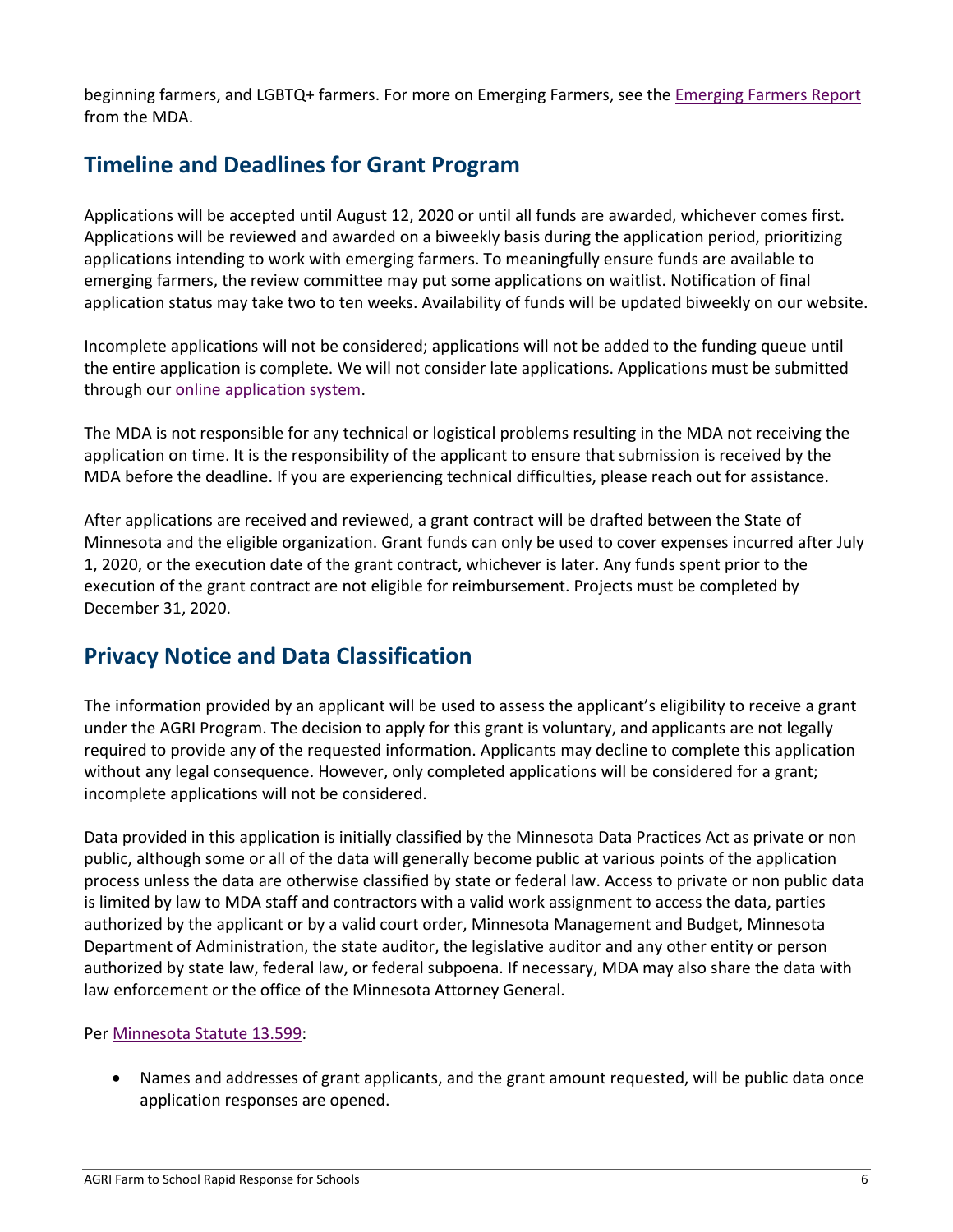- All remaining data in application responses (except trade secret information, see below) becomes public data after the evaluation process is completed (for the purposes of this grant, when all grant agreements have been fully executed).
- All data created or maintained by the MDA as part of the evaluation process (except trade secret information, see below) will be public data after the evaluation process is completed.
- Trade secret information (as defined in Minnesota Statute § 13.37) is classified as private or nonpublic. In order for an applicant to protect data submitted as part of this application as trade secret information, the applicant must identify the specific formula, pattern, compilation, program, device, method, technique or process that the applicant wishes to protect, and provide an explanation of the economic value of keeping the data from being generally known to other persons. Determining what constitutes trade secret information is ultimately the responsibility of the MDA, and the MDA cannot guarantee that data marked by an applicant as trade secret information or marked "confidential" will be classified as such. If the MDA determines that data do not meet the definition of trade secret information, that data will be available to the public unless the applicant secures a court order saying otherwise.

### <span id="page-6-0"></span>**Requirements for Grant Recipients**

# <span id="page-6-1"></span>**Grant Award Agreement, Reporting, and Payment**

Upon approval of an application and prior to beginning work on the grant project(s) and receiving reimbursements, the applicant is required to do the following:

- Complete an IRS W-9 form or register as a vendor in SWIFT, the State's accounting system, and submit other required documentation within 30 days of award notification; and
- Sign a Grant Award Agreement indicating their intention to complete the proposed tasks. The agreement also authorizes the MDA to monitor the progress of the project. The grant award document must be signed within 30 days of being sent to the grantee.

Grant funds are dispersed on a reimbursement basis. All grantee requests for reimbursement must correspond to the approved grant budget. To receive grant payments, grantees must provide proof that Minnesota grown and raised foods have been purchased through submitting receipts and invoices and proof that the vendors have been paid. A progress report narrative the grantee will report the following:

- Sources of local products, including Farmer Name, Farm, and County
- Varieties, quantities, and cost of local products

Food service management companies must also submit documentation that shows how the funds were credited to the school.

# <span id="page-6-2"></span>**Audits**

Per Minnesota Statute [16B.98 Subdivision 8,](https://www.revisor.mn.gov/statutes/?id=16B.98) the grantee's books, records, documents, and accounting procedures and practices of the grantee or other party that are relevant to the grant or transaction are subject to examination by the granting agency and either the legislative auditor or the state auditor, as appropriate. This requirement will last for a minimum of six years from the grant agreement end date,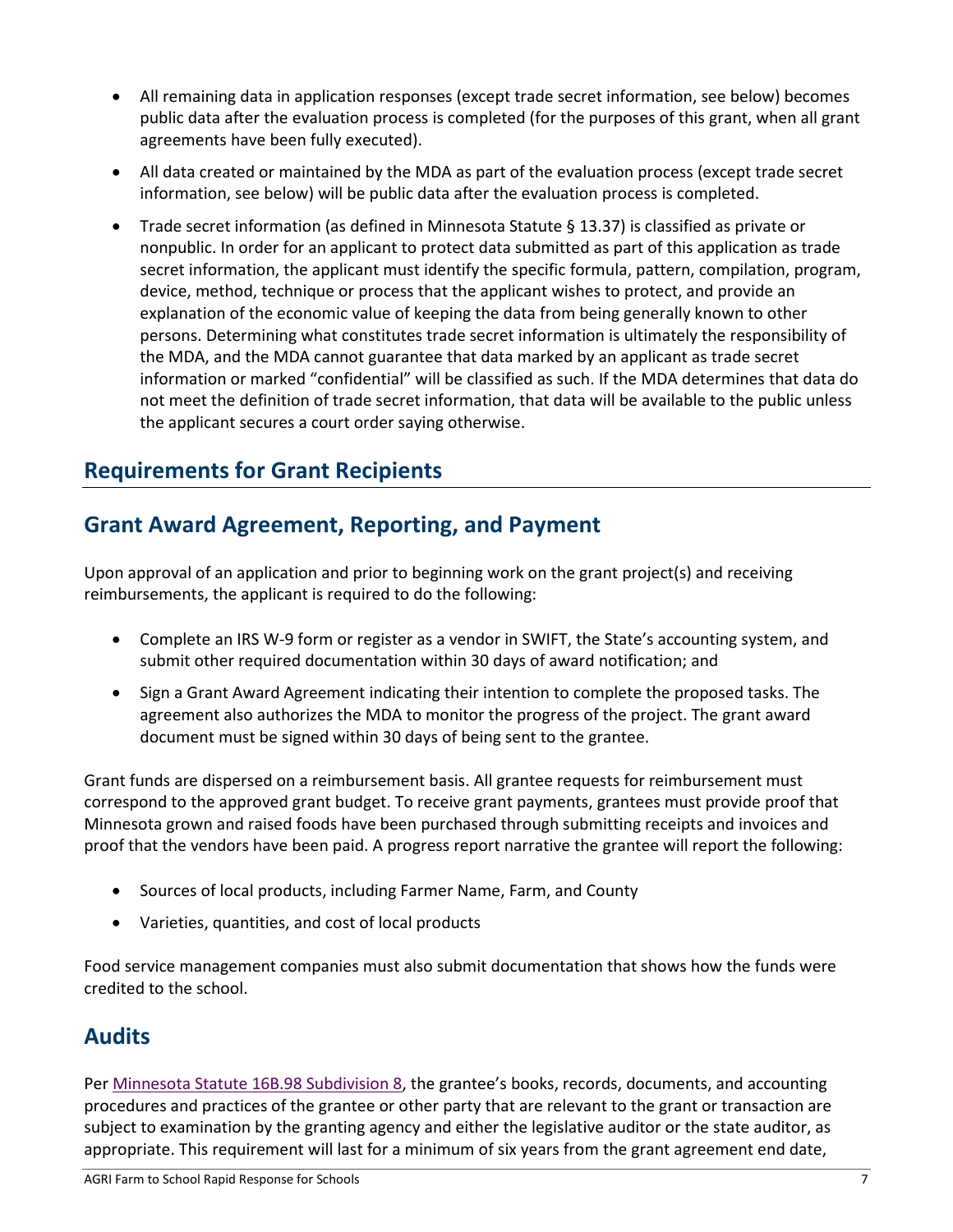receipt, and approval of all final reports, or the required period of time to satisfy all state and program retention requirements, whichever is later.

### <span id="page-7-0"></span>**Bidding Requirements**

All funded applicants will be required to abide by the state's bidding requirements for larger purchases. See a detailed list of the state's [bidding requirements](https://www.mda.state.mn.us/business-dev-loans-grants/bidding-requirements) for details.

### <span id="page-7-1"></span>**Affirmative Action and Non-Discrimination Policy**

The grantee agrees not to discriminate against any employee or applicant for employment because of race, color, creed, religion, national origin, sex, marital status, status in regard to public assistance, membership or activity in a local commission, disability, sexual orientation, or age in regard to any position for which the employee or applicant for employment is qualified [\(Minnesota](https://www.revisor.mn.gov/statutes/?id=363A.02) Statute 363A.02). The grantee agrees to take affirmative steps to employ, advance in employment, upgrade, train, and recruit minority persons, women, and persons with disabilities.

The grantee must not discriminate against any employee or applicant for employment because of physical or mental disability in regard to any position for which the employee or applicant for employment is qualified. The grantee agrees to take affirmative action to employ, advance in employment, and otherwise treat qualified disabled persons without discrimination based upon their physical or mental disability in all employment practices such as the following: employment, upgrading, demotion or transfer, recruitment, advertising, layoff or termination, rates of pay or other forms of compensation, and selection for training, including apprenticeship [\(Minnesota Rules, part 5000.3500\)](https://www.revisor.mn.gov/rules/?id=5000.3500).

The grantee agrees to comply with the rules and relevant orders of the Minnesota Department of Human Rights issued pursuant to th[e Minnesota Human Rights Act.](https://mn.gov/mdhr/yourrights/mhra/)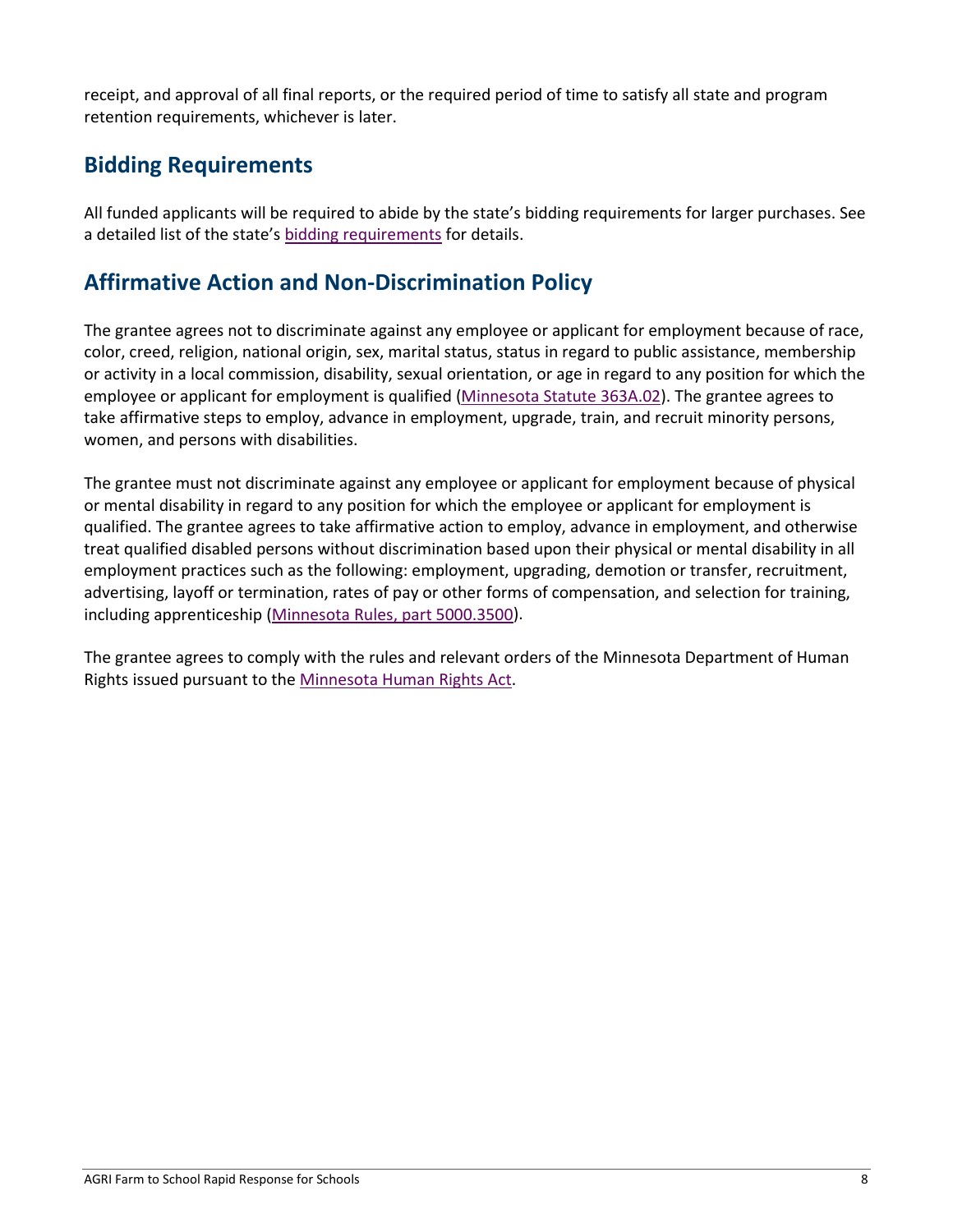# <span id="page-8-0"></span>**Application Questions**

### <span id="page-8-1"></span>**Applicant Information**

- Applicant Name
- Name of School District
- Mailing Address
- City
- State
- Zip
- Email Address
- Counties Served

#### **Authorized Representative**

If awarded a grant, the person that will sign the grant agreement contract for this organization.

- Name
- **Telephone**
- Email

### <span id="page-8-2"></span>**Eligibility**

Please answer each of the following questions.

- Applicant is a Minnesota school or school district serving K-12 students and participates in the NSLP (Yes/No)
- I have authority to apply for this grant. (Yes/No)

### <span id="page-8-3"></span>**Executive Summary**

Include a description of the project and goals to be accomplished. The executive summary of this proposed project must be suitable for dissemination to the public. If the applicant is a food service management company, this should include information about the school(s) that will benefit. *(Maximum 1,500 characters, including spaces)*

Amount of Grant Request (maximum of \$5,000, minimum of \$1,000)

### <span id="page-8-4"></span>**Impact on Minnesota Agriculture**

How have you engaged in Farm to School to date? If you have no Farm to School experience, please describe what interests you in purchasing Minnesota grown or raised food now. *(Maximum 1,500 characters, including spaces)*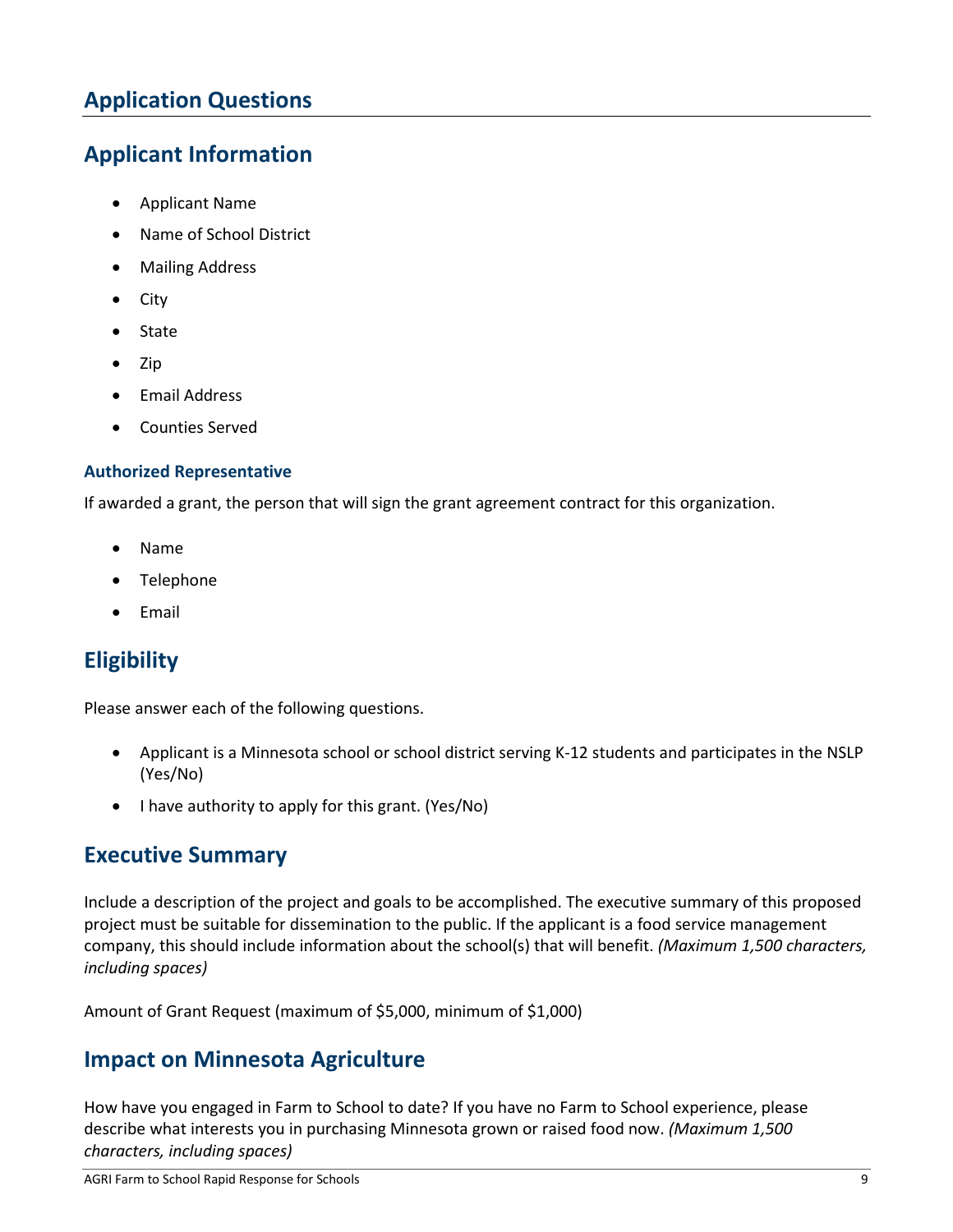What local foods do you plan to purchase? How will you source these foods and use them in your food program? *(Maximum 1,500 characters, including spaces)*

Please describe how you will source from emerging farmers, including Native American producers, immigrant farmers, and farmers of color, or female farmers. *(Maximum 1,500 characters, including spaces)*

## <span id="page-9-0"></span>**Work Plan**

Complete the following table. You should include the steps that you will take to successfully complete your project. For example, you might include target dates for finalizing the items you would like to procure, requesting bids, determining a menu schedule, or training staff. Not all areas will apply to all projects. To locate a Minnesota Grown producer or farmer please refer to the [Minnesota Grown Wholesale Directory.](https://minnesotagrown.com/wholesale-directory-info/)

Example:

| Timeframe        | <b>Description of Task/Action Item</b>              | <b>Responsible Party</b>  |
|------------------|-----------------------------------------------------|---------------------------|
| <b>July 2020</b> | Contact 3 local apple orchards for bids to purchase | <b>Nutrition Director</b> |
|                  | apples in August                                    |                           |

Work Plan Table:

| <b>Timeframe</b> | <b>Description of Task/Action Item</b> | <b>Responsible Party</b> |
|------------------|----------------------------------------|--------------------------|
|                  |                                        |                          |
|                  |                                        |                          |
|                  |                                        |                          |
|                  |                                        |                          |
|                  |                                        |                          |
|                  |                                        |                          |

### <span id="page-9-1"></span>**Budget Table**

Complete the following budget table. Include only eligible items you anticipate will be reimbursed with grant funds.

| <b>Minnesota Product</b> | Quantity | <b>Total Amount</b> |
|--------------------------|----------|---------------------|
|                          |          |                     |
|                          |          |                     |
|                          |          |                     |
|                          |          |                     |
|                          |          |                     |
|                          |          |                     |
|                          |          |                     |
|                          |          |                     |
|                          |          |                     |
|                          |          |                     |